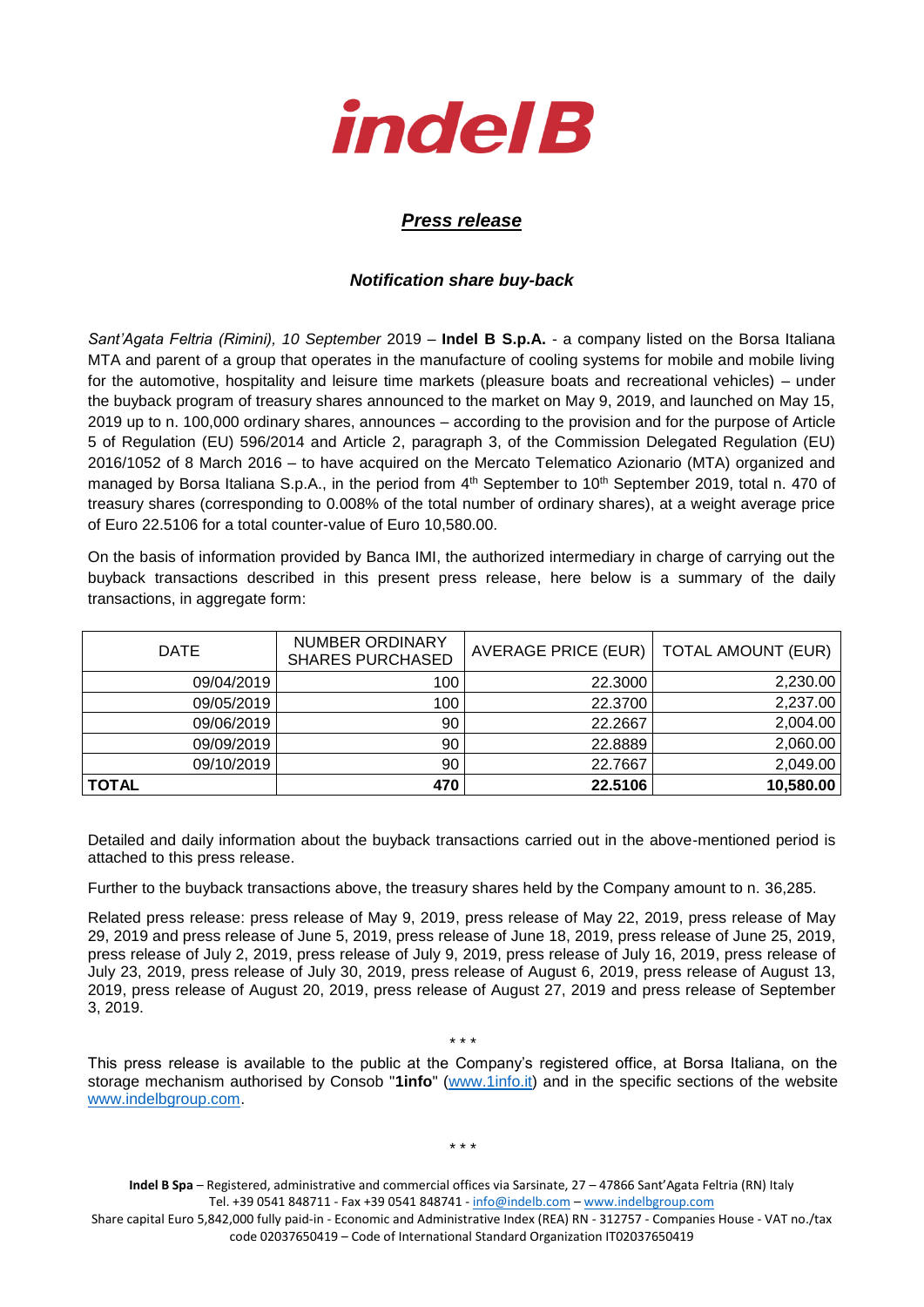*Indel B S.p.A. is a company listed on the MTA segment of the Italian stock exchange and is controlled by AMP.FIN S.r.l., in turn held entirely by the Berloni family. Indel B S.p.A. heads an important Group that operates worldwide and has been active for the last 50 years in the mobile cooling sector applicable to the Automotive, Leisure time and Hospitality cooling segments. The Group also operates in mobile climate control, with specific reference to the Automotive market, represented by commercial vehicles, minibuses, ambulances, agricultural and earth-moving*  machinery, and in the Cooling Appliances sector, which mainly comprises cellars for storing wine and small *refrigerators for storing milk. The company has a market cap of approximately Euro 133 million.*

## **Contact details**

| <i><b>INDEL B</b></i>       | <b>POLYTEMS HIR</b>            | FAST-COM                       |
|-----------------------------|--------------------------------|--------------------------------|
| Controller & IR             | IR and Financial Disclosures   | <b>Media Relations</b>         |
| Consuelo Vagnini            | Bianca Fersini Mastelloni      | Paolo Santagostino             |
| +39 0541 848 855            | +39 06.69923324; +39 336742488 | +39 349 3856585                |
| consuelo.vagnini@indelb.com | b.fersini@polytemshir.it       | paolo.santagostino@fast-com.it |